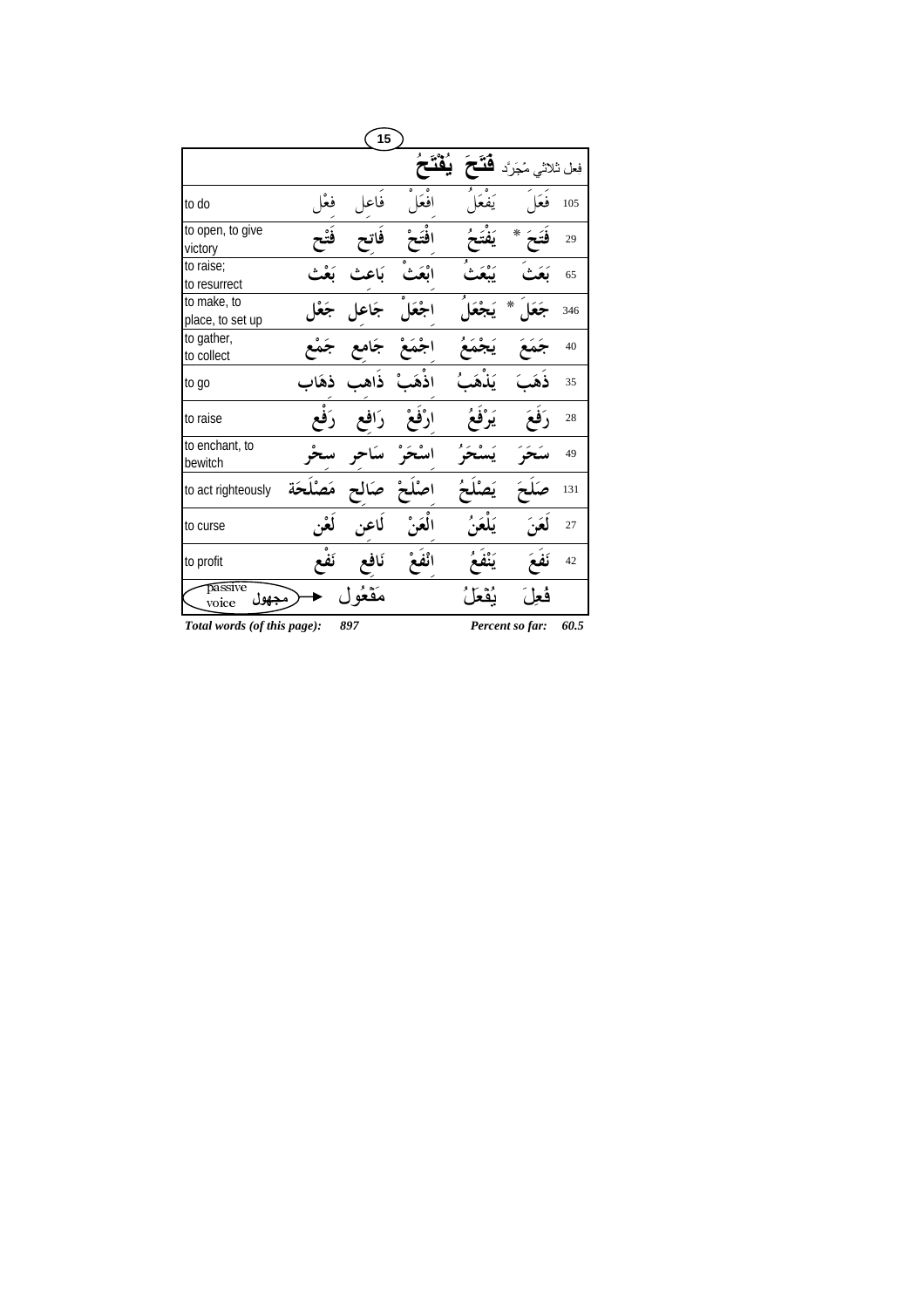|                                 |                                    | 16      |                                                                    |          |                                   |     |
|---------------------------------|------------------------------------|---------|--------------------------------------------------------------------|----------|-----------------------------------|-----|
|                                 |                                    |         | <b>g g</b><br>$\circ_\bullet\hspace{-1.5pt}\bullet\hspace{-1.5pt}$ |          | فِعل ثلاثي مُجَرَّد <b>لَمُصَ</b> |     |
|                                 | فعا                                | فاعل    | ره<br>افغا                                                         |          | فعَا                              |     |
| to help;<br>to deliver          |                                    |         |                                                                    |          | ∗                                 | 92  |
| to reach                        |                                    | بَالغ   |                                                                    |          |                                   | 49  |
| to leave                        | تَوْْك                             | تَار ك  | ٱتْوُكُّ                                                           | يَتْرُكُ | تَوَكَّ                           | 43  |
| to gather;<br>to bring together |                                    |         |                                                                    |          |                                   | 43  |
| to judge; to rule               | ځکم                                | حَاكم   | أحْكَمْ                                                            |          | ځکمَ                              | 80  |
| to come out                     | خُرُوج                             | خَا     |                                                                    |          |                                   | 61  |
| to live forever                 | ځُله د                             | خالد    | أخْلَلْ                                                            |          | خلدَ                              | 83  |
| to create out of<br>nothing     | خلق                                | خمالق   | أخْلَقْ                                                            |          | خَلَقَ                            | 248 |
| to enter                        | دُخُول                             | دَاخل   |                                                                    | يَلْ∸    | ذخا                               | 78  |
| to remember                     | ذکْ                                | ذاكه    | ٱذْكُ                                                              |          | ₩<br>ذكرَ                         | 163 |
| to provide                      | رزٌق<br>Total model of this model. | رَازِ ق | أرْزُقْ                                                            | يَرْزُقُ | رَزَق                             | 122 |

Percent so far: 61.86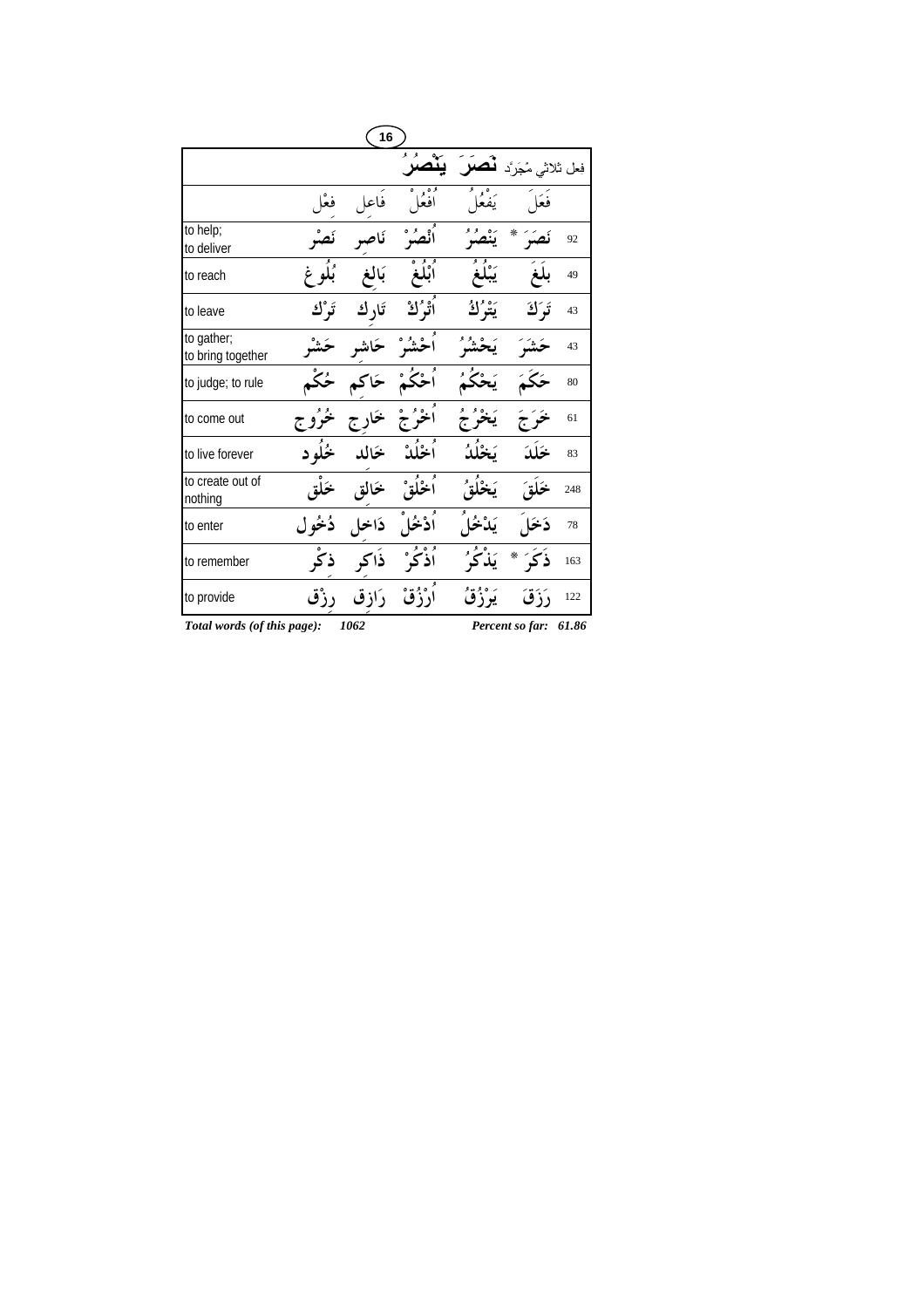|                                    |           | 17                   |          |             |                                                 |     |
|------------------------------------|-----------|----------------------|----------|-------------|-------------------------------------------------|-----|
|                                    |           |                      | ġ.<br>ۅ  |             | فِعْل ثْلاَثْنِي مُجَرَّدٍ ۚ <b>لْمُصَلَ</b> رَ |     |
| to prostrate                       | سُجُه د   | ساجد                 | ٱسْجُدْ  | يَسْجُدُ    | سَجَدَ                                          | 49  |
| to perceive                        |           | ىشاعى ىشُعُور        | اشعُوْ   | يشعر        | شَعَرَ                                          | 29  |
| to be grateful                     |           | اُشْكُرْ شَاكر شُكْر |          | ۑؘۺٛػؙۯ     | شکَ                                             | 63  |
| to be true;<br>to say the truth    |           | أصْدُقْ صَادق صِدْق  |          | بَصْدُقُ    | صكدّة أ                                         | 89  |
| to worship;<br>to serve            | عبَادَة   | عَابِد               | أعْبُدْ  | ر ه<br>يعبر | ⋇<br>عَبَدَ                                     | 143 |
| to transgress                      |           | فَاسق فسْق،          | ٱفْسُقْ  | يَفْسُقُ    | فستق                                            | 54  |
| to kill; to slay                   | قَتْل     | قَاتل                | أقْتَا ً | بَقْتُا     | قَتَلَ                                          | 93  |
| to sit; to remain<br>behind        | ۔ قُعُو د | قَاعِد               | ٱقْعُدْ  | تقعُدُ      | قَعَدَ                                          | 23  |
| to prescribe;<br>to write          | كتائة     | كاتب                 |          | ݣْئْب       |                                                 | 56  |
| to disbelieve:<br>to be ungrateful |           | كافي                 | ڭفُ      |             | ₩<br>كفى                                        | 461 |
| to plot                            | مَکَّ     | مَاكُم               | أمْكَى   | يَمْكَ      | مَکَ                                            | 43  |
| to look; to wait                   | ئظ        | ناظه                 |          |             |                                                 | 95  |

Percent so far: 63.4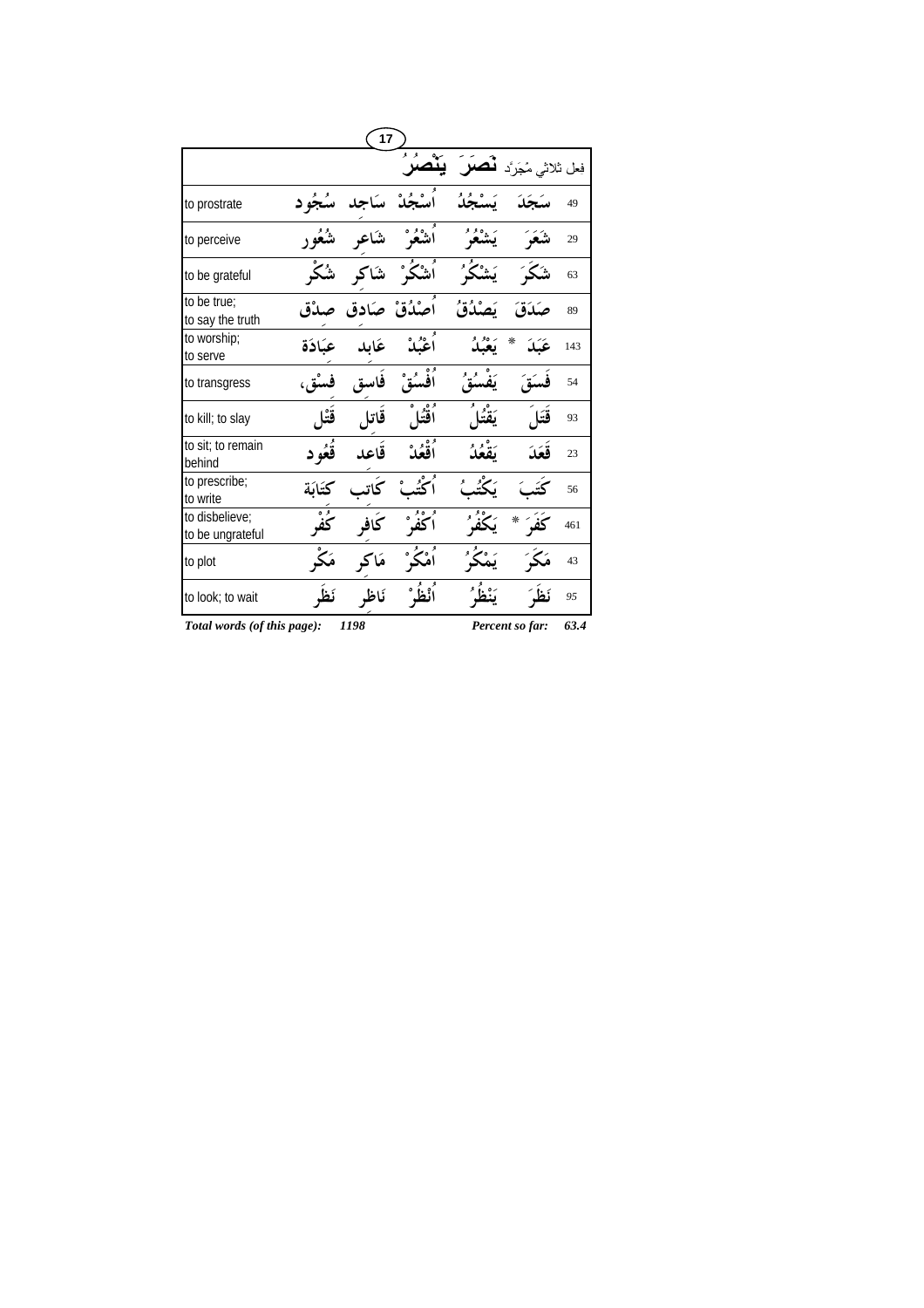|                                 |                 | 18                |         |         |                         |      |
|---------------------------------|-----------------|-------------------|---------|---------|-------------------------|------|
|                                 |                 |                   |         |         | فِعْل ثْلاَثْي مُجَرَّد |      |
|                                 | فعا             | فاعل              | افعا    |         | فعَا                    |      |
| to strike                       |                 | ضاً               | . تُ    | ݣ       |                         | 58   |
| to carry; to bear               |                 | ځامل              | احْما   |         |                         | 50   |
| to bear with<br>patience        |                 |                   |         |         |                         | 94   |
| to wrong                        | ظُلْم           | ظالم              | اظلمْ   |         | ⋇                       | 266  |
| to recognize                    | مَعْ فَة        | عَار ف            | اڠ فْ   | يَعْرفُ | غ َ ف                   | 59   |
| to understand;<br>to comprehend | عَقا            | عَاقا             | اعْقا   | يَعْقا  | عَقا                    | 49   |
| to forgive;<br>to cover         | مَغْفَرَة       | غَافر             | اغفر°   | ىَغْفُ  |                         | 95   |
| to decree; to<br>have power;    | قَدْرٍ ،قُدْرَة | قَادر             | اقْدرْ  | يَقدرُ  | قذرَ                    | 47   |
| to lie                          |                 | اكْذبْ كَاذب كَذب |         | ىڭذى    | كذت                     | 76   |
| to earn                         |                 |                   |         |         |                         | 62   |
| to possess                      | ملْك            | مَالِك            | امْلِكْ | ىمْلِكُ | مَلَلا                  | 49   |
| Total words (of this page):     |                 | 905               |         |         | Percent so far:         | 64.6 |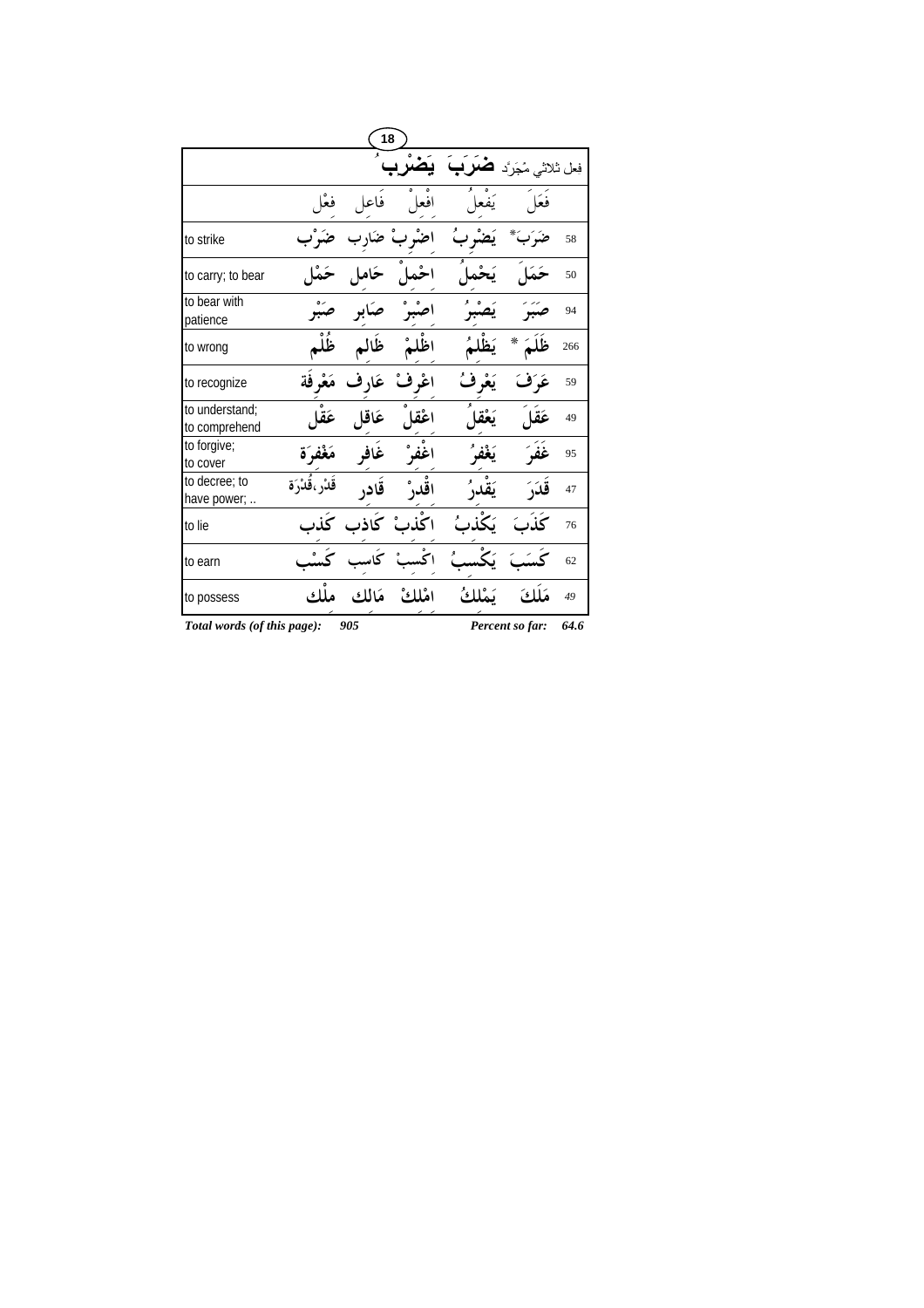|                                   |                        | 19                      |         |       |                                        |     |
|-----------------------------------|------------------------|-------------------------|---------|-------|----------------------------------------|-----|
|                                   |                        |                         |         |       | فِعل ثلاثى مُجَرَّد ۚ لِ <b>مُعْكِ</b> |     |
|                                   |                        | فَاعل فعْل              | افْعَل  | يفعًا | فعا                                    |     |
| to hear                           | اسْمَعْ سَامع سَمَاعَة |                         |         |       | *′                                     | 100 |
| to be grieved                     | ځن"                    | ځازن                    | اځزَن   |       |                                        | 30  |
| to think;<br>to consider          | ځشه                    |                         |         |       |                                        | 46  |
| to guard;<br>to protect           | حفظ                    | حَافظ                   | احْفَظْ |       |                                        | 27  |
| to lose                           | خُمْسُہ                | اڅسَىرْ خَاسىر          |         | خسر   |                                        | 51  |
| to have mercy on<br>someone       |                        | ارْحَمْ رَاحِمْ رَحْمَة |         |       |                                        | 148 |
| to bear witness;<br>to be present | شَهُو د                | شاهد                    | اشْهَدْ |       | $\hat{\mathbf{u}}$                     | 66  |
| to know                           |                        | عَالَم علَم             | اعْلَمْ |       | *′                                     | 518 |
| to work; to do                    | عَمَ                   | عَاما                   | اعْمَل  |       | ⋇                                      | 318 |
| to dislike;<br>to detest          |                        |                         |         |       |                                        | 25  |
| to watch; to see                  | بَصَدَ                 | بَاد                    |         |       |                                        | 13  |

Percent so far: 66.29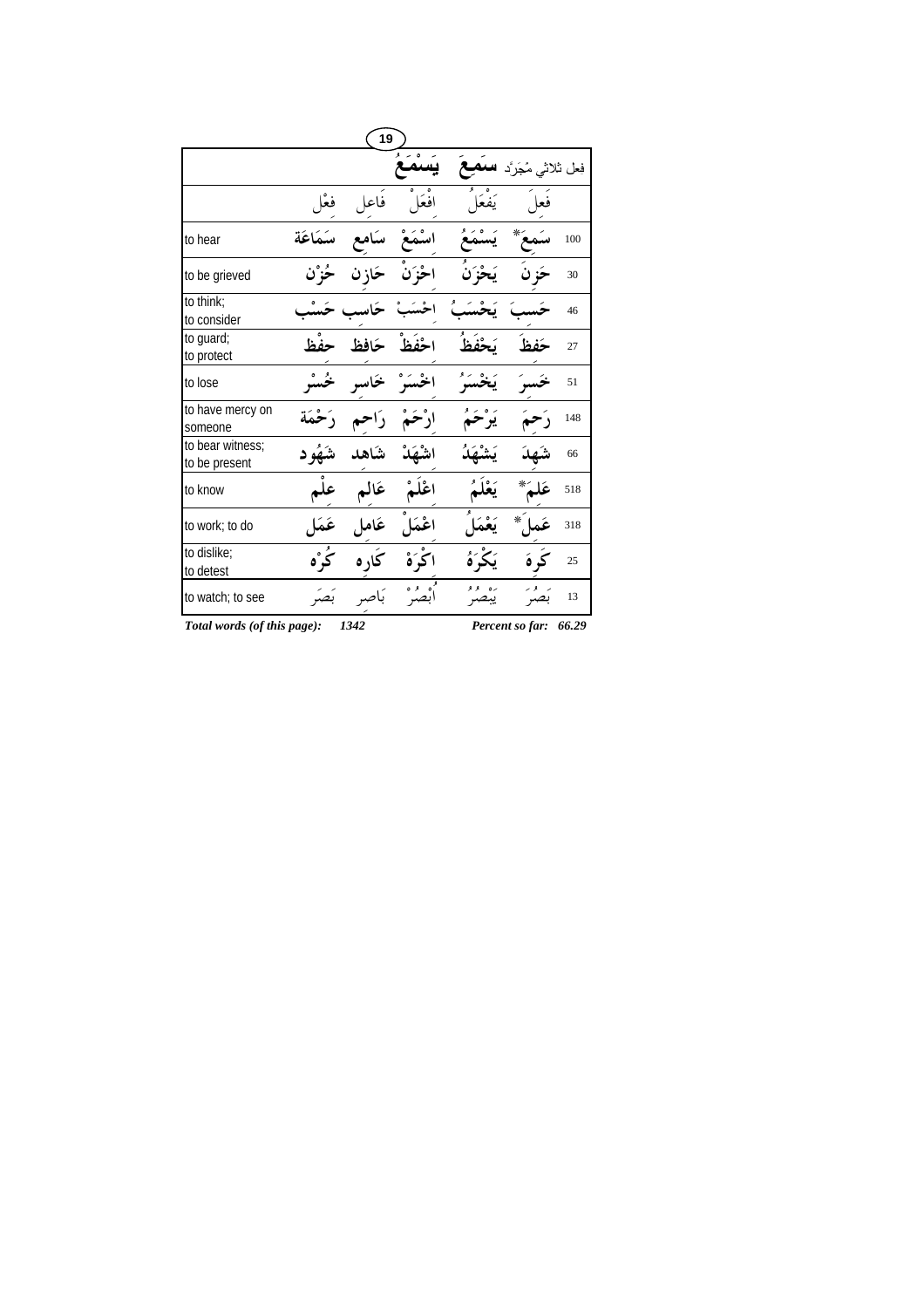|                                   |           | 20              |              |                                     |       |     |
|-----------------------------------|-----------|-----------------|--------------|-------------------------------------|-------|-----|
| The last two letters of the       |           |                 |              | فِعْل ثْلاثي مُجَرَّد ۚ هُضْمَاعَفْ |       |     |
| root are same                     |           |                 | از 10        |                                     |       |     |
| (فل) 'يفل                         | فل. .     | فال             | افلل،افلل    | يَفلَ، يَفل                         |       |     |
| to live;<br>to greet              | حَيَاة    |                 |              |                                     |       | 83  |
| to give back;<br>to return        | دٌ ڏ      | رَ ادّ          | اُرْ ڈڈ      | يَرُدُّ                             | , ًدٌ | 45  |
| to turn away;<br>to hinder        | صكدٌ      | صکاڈ            | أصْدُدْ      | ىَصْدُّ                             |       | 39  |
| to hurt; to harm                  | ضَبَ      | ضكار            | أضوٌرٌ       |                                     |       | 31  |
| to go astray;<br>to err; to waste | ضَلَالَة، | ضال             | اضْلل        |                                     | ⋇     | 113 |
| to think:<br>to believe           | ظب        | ظَانَ           | أظُنُهُ      |                                     |       | 68  |
| to count                          | عَدّ      | <b>عَاد</b> ّ   | أعْدُدْ      | روه<br>تعك                          | عَدٌ  | 17  |
| to beguile                        | غُرُور    | غارً            | اغرڻ         |                                     |       | 24  |
| to spread out;<br>to stretch      | مَدّ      | مَادِّ          | اُمْلُدْ     |                                     | مَدَّ | 17  |
| to touch                          |           |                 | امْسَسْ مَاس | يمس                                 |       | 58  |
| to love; to wish                  | ۇ د       | وَادِّ          | اوْدَدْ      | يَوَ دُّ                            |       | 18  |
| Total words (of this page):       |           | Percent so far: | 67           |                                     |       |     |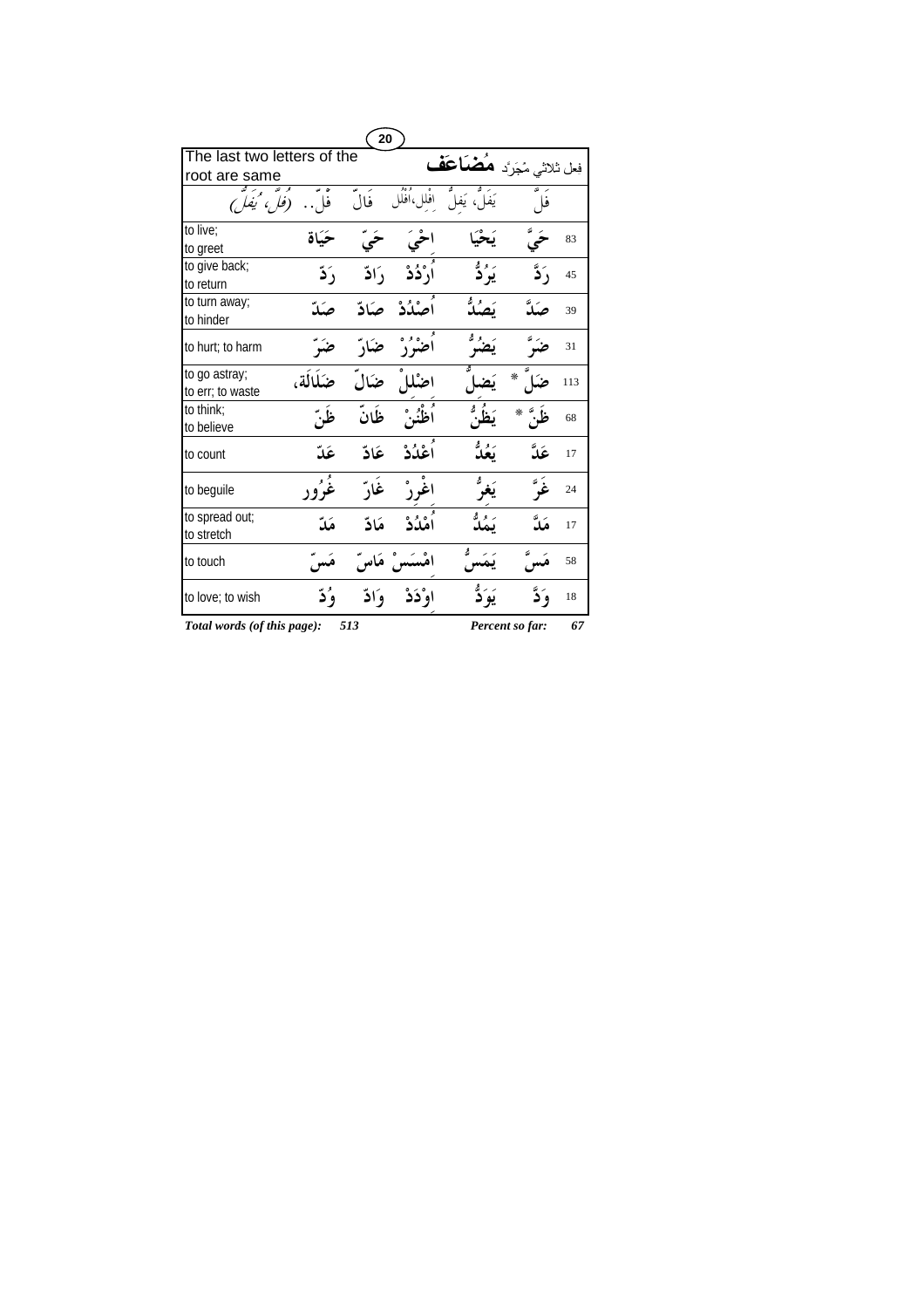|                                      |               | 21                  |                 |               |                                   |      |
|--------------------------------------|---------------|---------------------|-----------------|---------------|-----------------------------------|------|
| First letter of                      |               |                     |                 |               | فِعل ثلاثي مُجَرَّد <b>هشَّال</b> |      |
| the root is ی $\mathfrak{o}$ r و the |               |                     |                 |               |                                   |      |
| (وُعِلَ، 'ُيوعَلَ.)                  | وَعْل         |                     | عَلْ، علْ وَاعل | يَعَلُ، يَعلُ | وَعَلَ                            |      |
| to leave behind                      |               | وَافر وَفْر         | ڏَرُ            | يَلْأَرُ      | وَذَرَ                            | 45   |
| to put; to set                       |               | وَاضع وُضْع         | ضَعٌ            |               | وَضَعَ یَضَعُ                     | 22   |
| to befall                            |               | وَاقع وَقُوع        | قَعْ            | يَقَعُ        | وَقَعَ                            | 20   |
| to grant                             |               | وَاهب وَهْب         | هَٮْ            | يَهَبُ        | وَهَبَ                            | 23   |
| to find                              | وَاجِد وُجُود |                     |                 | يَجدُ         | $*$                               | 107  |
| to inherit                           |               | وَارث وَرَاثَة      |                 | يَو ٿُ        | وَر ث                             | 19   |
| to bear a load                       |               | وَازر وزْر          | ز ر°            |               | وَزَرَ                            | 19   |
| to describe;<br>to ascribe           | واصف وَصْف    |                     | ﯩﻔ              |               | وَصَفَ يَصِفُ                     | 14   |
| to promise                           |               | وَاعله وَعْله       |                 |               | $\ast$<br>وَعَدَ                  | 124  |
| to protect;<br>to save               |               | وَاق وقَايَة        | ق               | يَقح          | $*$<br>وَقِي                      | 19   |
| to embrace;<br>to comprehend         |               | ايْسَعْ وَاسع سَعَة |                 | يَوْسَعُ      | و س                               | 25   |
| Total words (of this page):          |               | 437                 |                 |               | Percent so far:                   | 67.5 |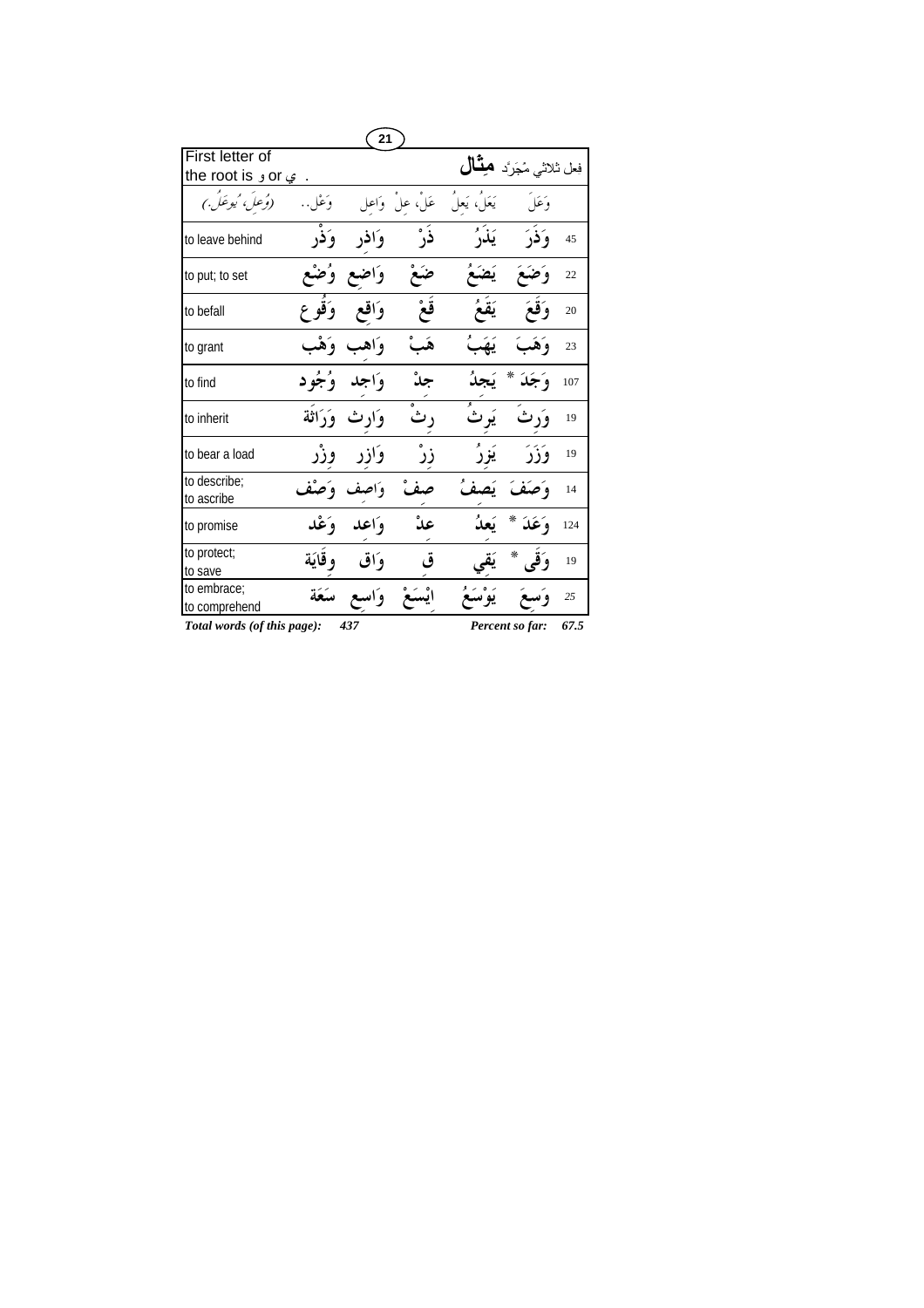|                                              |           | 22    |            |             |                                        |       |
|----------------------------------------------|-----------|-------|------------|-------------|----------------------------------------|-------|
| Second letter of                             |           |       |            |             | فِعل ثلاثي مُجَرَّد <b>الْجِلُوَفُ</b> |       |
| the root is $\mathfrak v$ or $\mathfrak c$ . |           |       |            |             |                                        |       |
| (فيلُ، 'يَفَالُ)                             | َفَوْل. . | فائل  | ه ه<br>فلء | .<br>نيفوڭ، | كَفالَ                                 |       |
| to repent                                    | تَوْبَة   | تَائ  |            | يَتُوبُ     | تَابَ                                  | 72    |
| to taste                                     | ذوْق      | ذائق  | ذَقْ       | يَذُوقُ     | ذاق                                    | 42    |
| to succeed;<br>to gain victory               |           | فائز  | ۏ۫ۯ        | يَفُو؟ُ     | فازَ                                   | 26    |
| to say                                       | قوْل      | قَائل | ڦاڻُ       | يَقُولُ     | قالَ<br>⋇                              | 1719  |
| to stand up;<br>to raise                     | قيَام،    | قَائم | قُمْ       | يَقُومُ     | قامَ                                   | 55    |
| to be                                        | كَهْ ن    |       | تخُنْ      | يَكُونُ     | كَانَ *                                | 1361  |
| to die                                       |           |       | مُتْ       | يَمُوتُ     | مَاتَ                                  | 93    |
| to be afraid                                 |           | خمائف | خف         | يَخَافُ     | خاف                                    | 112   |
| to become nigh;<br>to be close to            |           | كائد  | كدْ        | ىكَادُ      | كَادَ                                  | 24    |
| to plot against                              |           |       | کدْ        |             | كَادَ                                  | 35    |
| to increase                                  | زيَادَة   | زَائد | زڈ         |             | ⋇<br>ذاذ                               | 51    |
| Total words (of this page):                  |           | 3590  |            |             | Percent so far:                        | 72.13 |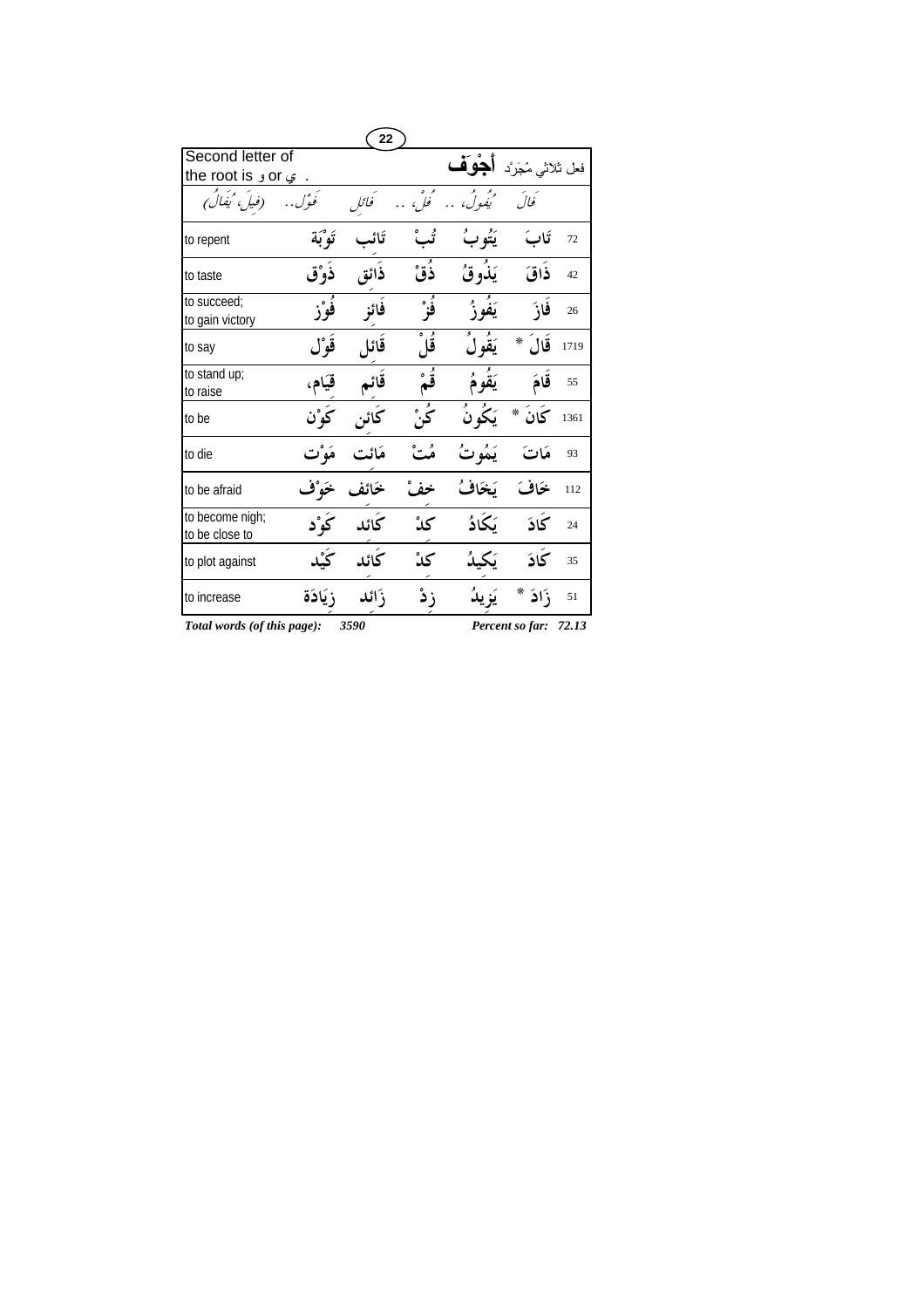|                                                       |          | 23    |        |         |                                      |      |
|-------------------------------------------------------|----------|-------|--------|---------|--------------------------------------|------|
| Last letter of                                        |          |       |        |         | فِعل ثلاثي مُجَرَّد <b>لْمَاقِصِ</b> |      |
| ي or و the root is                                    |          |       |        |         |                                      |      |
| to recite                                             | تلَاوَة  | تَال  | أَقَلَ | یَتْلُه | تَلَا                                | 61   |
| to call; to pray                                      | ڏُعَاءِ  | دًا ع | اڈ عُ  | يَدْعُو | ⋇<br>ذَعَا                           | 197  |
| to forgo                                              | عَفه     | عَاف  | أغفه   | يَعْة   | عَفَا                                | 30   |
| to want, to seek                                      |          | بَا غ | أبغ    |         |                                      | 29   |
| to flow                                               | جَرَيَان |       |        |         |                                      | 60   |
| to reward                                             | جَزَ اءِ | جَاز  |        |         |                                      | 116  |
| to decree;<br>to fulfil                               | قضاء     | قاض   |        |         |                                      | 62   |
| to suffice                                            | كفائة    | كافر  | انخف   |         |                                      | 32   |
| to guide;<br>to direct                                | هَدْي    | هَاد  | اهْد   |         | ∗                                    | 163  |
| to fear                                               |          |       |        |         |                                      | 48   |
| to be satisfied,<br>to be content                     |          |       | ارْضَ  |         |                                      | 57   |
| to forget                                             |          | ئاس   | اٺسرَ  |         |                                      | 36   |
| Total words (of this page):<br>891<br>Percent so far: |          |       |        |         |                                      | 73.3 |